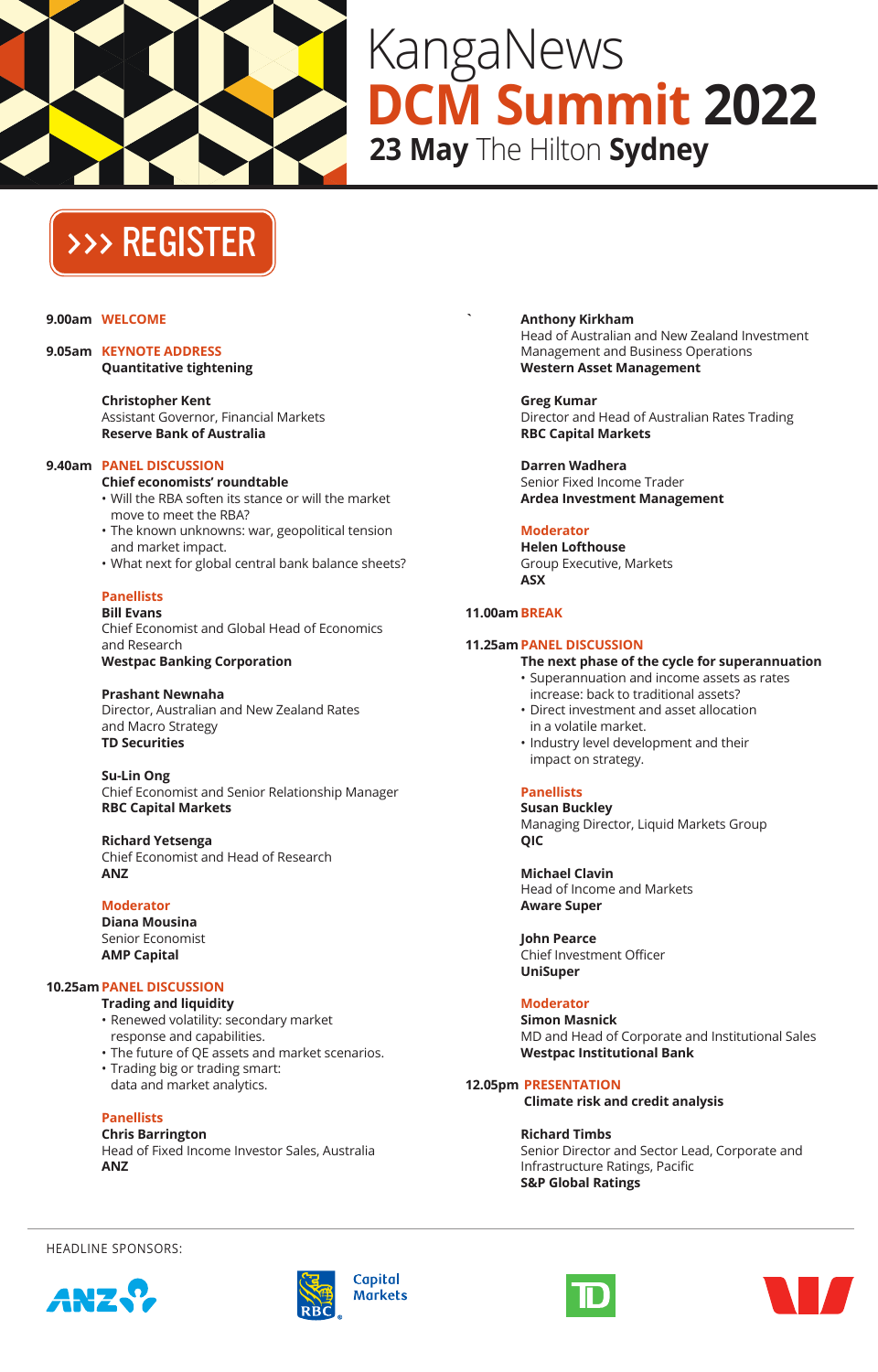

# KangaNews **DCM Summit 2022 23 May** The Hilton **Sydney**

# [>>> REGISTER](https://kanganews.eventsair.com/2022-dcm/)

#### **12.15pm PANEL DISCUSSION**

- **ESG and the mainstream fixed-income market** • Evolution of investor expectations
- and due diligence.
- ESG leverage in a world with less abundant liquidity.
- Credit and rates issuer decision: to label or not to label?

#### **Panellists**

**Lars Ainsley** Senior Funding Official **KfW Bankengruppe**

**Andrew Kennedy** Director, Treasury Services **South Australian Government Financing Authority**

**Kim Martin** Head of New Zealand Debt Management **New Zealand Treasury**

**Simon Milne** Treasurer **ISPT**

**Moderator Charlotte Plaisant Millecamps** Director, Sustainable Finance **Westpac Institutional Bank**

# **12.55pmLUNCH**

**1.45pm KEYNOTE ADDRESS Australian federal election rapid reaction**

> **Patricia Karvelas** Presenter **ABC News**

#### **2.15pm PANEL DISCUSSION**

- **Future of work and cities**
- Back to the office: drive, drift or reject? • What do our cities look like with 10%, 20% or 50% less footfall?
- Building and maintaining a culture in a WFH world.

**Panellists Kelly Amato** Director, Industrials, Property and Consumer, South and South East Asia **Fitch Ratings**

**Alice Drew** Head of Place Futures **Lendlease**

**Leonora Risse** Senior Lecturer **RMIT**

**Alec Tang** Director, Sustainability  **Kāinga Ora - Homes and Communities**

### **Moderator**

**Ken Astridge** Partner **King & Wood Mallesons**

#### **2.55pm PANEL DISCUSSION**

**Global market update and engagement** • US market underperformance

- and the hawkish Fed. • Market and funding response to geopolitical events.
- Investor flows and the outcome for AUD.

#### **Panellists Ed Arden**

MD and Group Head of Financial Institutions, Capital Markets **TD Securities**

**Marcin Bill** Head of Funding, Asia Pacific **International Finance Corporation**

**Jacqueline Boddy** Head of Debt Investor Relations **Westpac Banking Corporation**

**Jimmy Choi** Global Head of Capital Markets **ANZ**

**Rob Nicholl** Chief Executive **Australian Office of Financial Management**

# **Moderator**

**Laurence Davison** Head of Content **KangaNews**

**3.35pm BREAK**